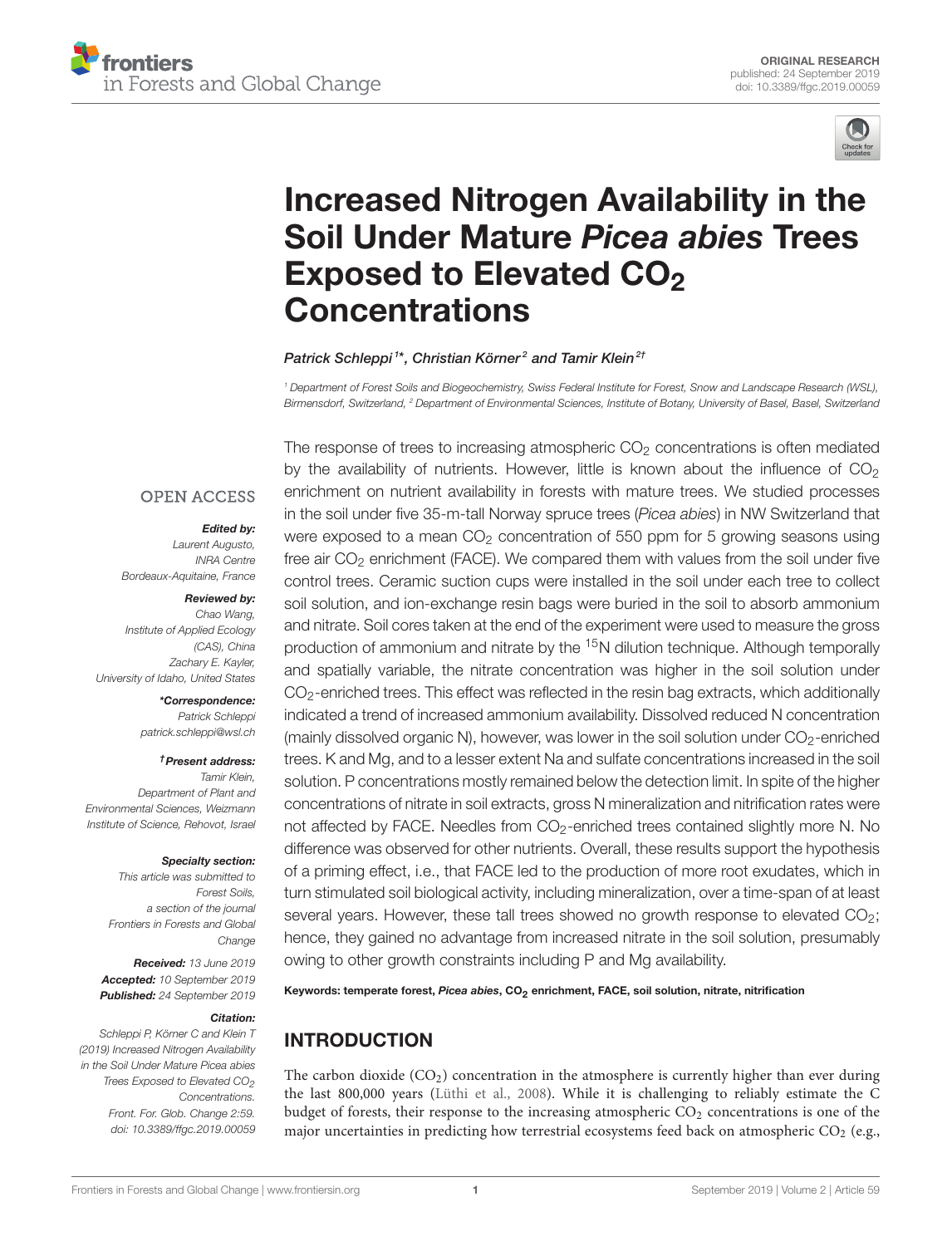[Rollinson et al., 2017\)](#page-10-0). Forests may mitigate the  $CO<sub>2</sub>$ accumulation in the atmosphere if their area expands or if their wood stocks increase [\(Körner, 2017\)](#page-9-1). As the availability of nutrients (defined as the amounts present in the soil and accessible for plant roots) will probably not increase in proportion to rising  $CO<sub>2</sub>$  levels, nutrients are likely to limit the growth responses of trees to elevated  $CO<sub>2</sub>$  concentrations [\(Oren et al., 2001;](#page-10-1) [Körner, 2006;](#page-9-2) [Sigurdsson et al., 2013\)](#page-10-2). Whether terrestrial ecosystems, including forests, are sources or sinks for CO<sub>2</sub> will ultimately depend on interactions of the C cycle with the cycles of nutrients, especially nitrogen (N) and phosphorus (P) [\(Iversen and Norby, 2008;](#page-9-3) [Ellsworth et al., 2017\)](#page-9-4). Plant-mediated soil processes are thus crucial for predicting how forests will interact with global climate change.

Nitrogen (N) and phosphorus (P) limitation can affect the forest C budget by controlling the net primary production (NPP), the allocation of NPP in plants and in the ecosystem, and thereby the net ecosystem production (NEP). Among the multiple possible scenarios of interactions between C and nutrient cycles, enhanced photosynthesis and plant growth may consume larger amounts of nutrients, thus depleting the pool of available soil nutrients [\(Luo et al., 2004\)](#page-9-5). Exudation of extra carbon compounds to the heterotrophic soil community may also reduce nutrient availability (e.g., [Inauen et al., 2012\)](#page-9-6). On the other hand, if more C is released by the roots [\(Nie et al.,](#page-10-3) [2013\)](#page-10-3), this surplus may increase soil biological activity and, with it, the release of nutrients by mineralization of soil organic matter (SOM) ("priming" effect; [Phillips et al., 2012\)](#page-10-4). In a FACE experiment in the Duke Forest (North Carolina, USA) with a young plantation of loblolly pine (Pinus taeda L.),  $CO<sub>2</sub>$ enrichment stimulated NPP for over a decade, resulting in greater biomass accumulation [\(McCarthy et al., 2010\)](#page-9-7). The magnitude of this increase depended on the N status of the single plots [\(McCarthy et al., 2010\)](#page-9-7), and there was no enhancement at a nutrient-poorer site nearby [\(Oren et al., 2001\)](#page-10-1). In a FACE study at the Oak Ridge National Laboratory (Tennessee, USA) in a closed canopy of sweetgum (Liquidambar styraciflua L.), an initially higher NPP translated into more fine-root production (Norby et al., [2004\)](#page-10-5). This effect disappeared toward the end of this 11 year experiment, but the positive effect on growth was more sustained when N was added as fertiliter. In a boreal forest in Flakaliden (Sweden), Norway spruce trees (Picea abies L.) did not respond to  $CO<sub>2</sub>$  enrichment unless nutrients were added [\(Sigurdsson et al., 2013\)](#page-10-2). In Australia, the EucFACE experiment conducted in a mature eucalypt forest (mainly Eucalyptus tereticornis) likewise showed that nutrient limitation, especially by P, prevented CO<sub>2</sub> enrichment to increase forest productivity. In a previous experiment in a mature mixed forest in northwest Switzerland, we showed that the growth of broadleaved trees was not enhanced by 8 years of FACE, in spite of increased photosynthesis, presumably due to limitations by nutrients other than N, like P and Mg [\(Bader et al., 2010\)](#page-9-8).

Overall, experiments conducted in closed-canopy forests on natural soils show very little or no growth stimulation when exposed to elevated  $CO<sub>2</sub>$  concentrations, often as a result of nutrient limitation. While natural forest stands are usually nutrient-limited from the beginning on, young, artificial stands follow the concept of progressive nutrient limitation (PNL) proposed by [Luo et al. \(2004\)](#page-9-5) and [Johnson \(2006\)](#page-9-9), where the availability of nutrients, especially N but often also P limits the capacity of forests to take up more C. At the same time, however, many of these studies showed contradictory results when the availability of nutrients was assessed in the soil. At Oak Ridge [\(Norby et al., 2010\)](#page-10-6), the uptake of N mineralized in deeper soil layers partly alleviated the observed N limitation, a process described as "N-mining" [\(Iversen et al., 2011\)](#page-9-10). In the Aspen-FACE experiment in Wisconsin, USA, where trees were grown from the seedling stage to canopy closure, soil N turnover was accelerated by  $CO<sub>2</sub>$  enrichment, with corresponding increases in both gross N mineralization and gross N immobilization [\(Holmes et al., 2006\)](#page-9-11). In the Duke Forest experiment, where tree growth was enhanced over a longer time, [Phillips et al.](#page-10-7) [\(2011\)](#page-10-7) and [Drake et al. \(2011\)](#page-9-12) reported an increased root exudation of C compounds accompanied by a stimulation of microbial activity. As a result, more N was mineralized under elevated CO<sub>2</sub>. In N-fertilized sub-plots, however, these effects were not observed. In the Australian EucFACE experiment, the availability of N and P increased in the rhizosphere under the trees exposed to the  $CO<sub>2</sub>$  enrichment. This finding was related to the degradation of organic matter as the activity of corresponding exoenzymes increased in the deeper soil (Ochoa-Hueso et al., [2017\)](#page-10-8). In our previous experiment in a mature mixed forest, we found that there was a higher availability of nitrate (NO<sub>3</sub><sup>-</sup>) in the soil under broadleaved trees subjected to CO<sub>2</sub> enrichment [\(Schleppi et al., 2012\)](#page-10-9), with N isotope abundances indicating increased N mineralization and nitrification. Similar observations have been reported from subtropical [\(Langley et al.,](#page-9-13) [2009\)](#page-9-13) to treeline ecosystems [\(Hagedorn et al., 2008\)](#page-9-14). All these reports can be interpreted as a priming effect, i.e., stimulation of SOM decomposition leading to a release of mineral nutrients (e.g., [Kuzyakov, 2010\)](#page-9-15).

Interactions between the nutrients and C cycles are complex, and the nutritional status of a forest appears to be crucial in determining its response to increased atmospheric  $CO<sub>2</sub>$ concentrations. In the present study, we explored the effects of CO<sup>2</sup> enrichment in the crown of mature Norway spruce trees within a mixed forest stand. Our goal was to assess how this enrichment affects the availability of nutrients in the soil under the treated trees in comparison with untreated trees in the same stand.

# MATERIALS AND METHODS

# Site and Forest Type

Our investigations were conducted as part of the Swiss Canopy Crane (SCC) project in Hofstetten, NW Switzerland (47.47◦N, 7.50◦E, 550 m a.s.l.), in a mixed forest with dominating trees aged about 110 years and ∼35 m tall. Within the experimental area, the main tree species are Picea abies, Fagus sylvatica, Carpinus betulus, Quercus robur, and Q. petraea and Larix decidua, with some Acer campestre, Pinus silvestris, Tilia platiphyllos, and Abies alba. During the experiment, the stem basal area was ca. 40  $m<sup>2</sup>$ ha<sup>-1</sup> and the leaf area index around 5. The soil is a shallow Rendzina on calcareous bedrock. It has a silty loam texture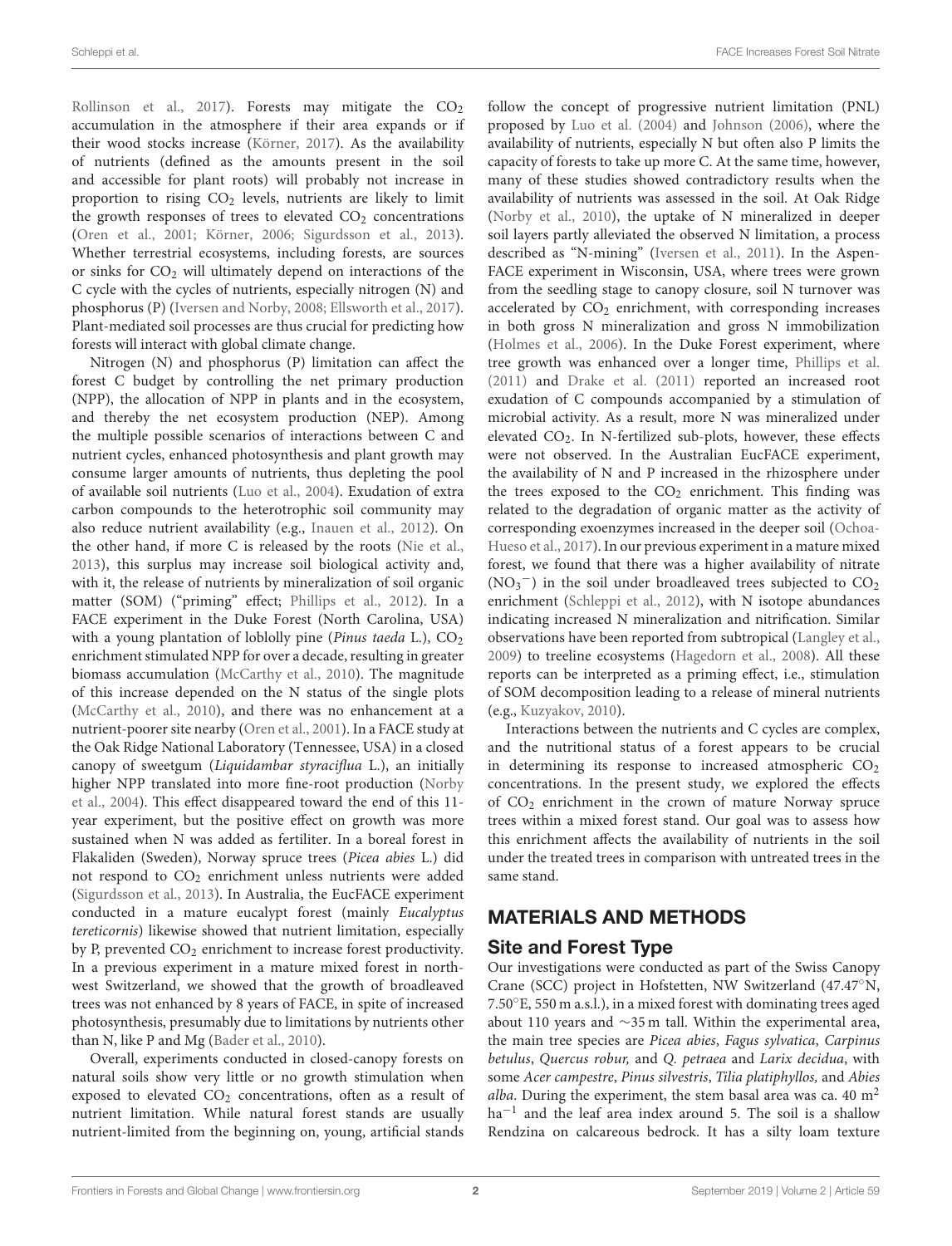with a pH (KCl) of 5.6 in the upper 10 cm and 5.9 between 10 and 20 cm depth. These soil layers are largely decarbonated according to HCl tests. Meteorological data were taken from the MeteoSwiss station of Basel-Binningen, 10 km away, and adiabatically corrected for the difference in elevation. During the 5 years of the experiment, the average air temperature was 19.1◦C during the warmest month (July) and 2.1◦C during the coldest one (January), for an annual mean of 14.7◦C and a growing season of 5.5 months [\(Asshoff et al., 2006\)](#page-9-16). Annual precipitation was 910 mm, of which 42% occurred during the winter halfyear. According to deposition maps (OFEV (Office fédéral de l'environnement), [2005\)](#page-10-10), the annual input of N on the site is approximately 20 kg ha $^{-1}$ , which is at the upper limit of the range of critical loads for this type of ecosystem.

# CO<sup>2</sup> Treatment

A FACE experiment was conducted from July 30, 2009 to October 30, 2014 using the same infrastructure as in our previous experiment with broadleaved trees [\(Schleppi et al.,](#page-10-9) [2012\)](#page-10-9). Ten Norway spruce trees were chosen within a distance of approximately 60 m. On half of these trees, a fine web of perforated tubes was woven into the tree crowns using a 50 m construction crane. Pure  $CO<sub>2</sub>$  was then pulse-released through these tubes (web-FACE technique, [Pepin and Körner, 2002\)](#page-10-11) to achieve a concentration of 550 mmol mol−<sup>1</sup> in the crowns. Because the five  $CO<sub>2</sub>$ -enriched trees had to be within the reach of the crane and the control trees had to be further away to avoid contamination with extra  $CO<sub>2</sub>$ , this resulted in an imperfectly replicated design.

# Analysis of Soil Solution

Two groups of two or three ceramic suction cups were installed at a depth of 12–15 cm under the crows of the studied trees, at an average distance of 3 m from the trunk. These suction cups were connected to a sampling bottle and further to one of four vacuum systems, each powered by a pump reaching a pressure of ∼-400 hPa below atmospheric pressure. Timers were used to activate the pumps for 15 min every 4 h. All bottles were made of brown glass and were half dug into the soil to minimize algae development. As a protective measure against rodents, vacuum tubes were inserted into larger tubes reinforced with fiberglass. A soil solution sample from each tree was collected on average every 4 weeks, except when temperatures were below the freezing point in winter or when the soil was too dry, especially in the summer. This technique was previously shown to capture inorganic C depleted in <sup>13</sup>C under trees treated with <sup>13</sup>C-depleted CO<sup>2</sup> [\(Schleppi et al., 2012\)](#page-10-9). This means that such suction cups effectively sample the soil solution as influenced by the activity of tree roots.

The obtained samples were immediately refrigerated, then filtered  $(0.45 \mu m)$  and analyzed at the Swiss Federal Institute for Forest, Snow and Landscape Research (WSL, Birmensdorf). All analyses were conducted against international standards with methods accredited according to ISO 17025. Anion concentrations were measured using ion chromatography (IC). With this method, phosphate was almost always below the detection limit. Therefore, we also tested a pre-concentration by a factor of 10–20 with either lyophilization or ion-exchange resins. In the best case, however, only 30% of the samples had measurable concentrations and these analyses were thus not continued. Total dissolved N (TDN) was analyzed with a C and N analyzer. Ammonium concentrations, assessed with flow injection analysis (FIA) were below the detection limit most of the time, and this analysis was thus discontinued after 1 year. Dissolved reduced N (DRN) was calculated as TDN minus  $\mathrm{NO_3^-}$ N. Because of the very low concentrations of  $NH_4^+$ -N, DRN is practically equivalent to dissolved organic N (DON).

# Ion-Exchange Resin Bags

Resin bags were used to obtain integrative measurements of nutrient availability [\(Giblin et al., 1994;](#page-9-17) [Schleppi et al., 2012\)](#page-10-9). Cheesecloth bags ( $1.5 \times 9$  cm, 0.3 mm mesh size) were filled with an ion-exchange resin mixture (5 g per bag). This mixture was half cation exchanger (Dowex HCR-W2  $(H<sup>+</sup>)$ , 16–40 mesh, from Sigma Aldrich, Buchs, Switzerland) and half anion exchanger (Dowex  $1 \times 4$  (Cl<sup>-</sup>), 20–50 mesh). Near each group of suction cups, three bags were buried in May 2014, 20–30 cm apart and at a depth of 10 cm. The bags were removed after 6 months, brought to the laboratory and gently brushed under deionized water to remove soil particles. The three bags from each location were then extracted together by shaking them overnight in 200 ml 1 M KCl. Ammonium in the extracts was analyzed by flow injection analysis (FIA). Because of the high chloride concentration, nitrate was measured by the ultraviolet absorption method of Norman and Stucki [\(1981\)](#page-10-12), modified as described by [Schleppi et al. \(2012\)](#page-10-9).

# Soil Analyses

Three soil cores, 5 cm in diameter and 25 cm deep, were taken under each tree, also at an average distance of 3 m from the trunks. Sampling occurred in May 2014. The cores were separated into three layers at depths of 2 and 7 cm below the litter layer. The individual samples from each layer were bulked per tree, dried at 65◦C and ground to powder. They were then acidified to remove inorganic C according to [Walthert et al. \(2010\)](#page-10-13), then analyzed with a C and N elemental analyzer (EA3000, EuroVector, Milan, Italy) coupled to an isotope-ratio mass spectrometer (Delta V, Thermo Fisher, Bremen, Germany). Abundances of  $^{13}$ C and  $^{15}$ N were expressed as δ values relative to Pee Dee Belemnite and to atmospheric  $N_2$ , respectively.

# Net N Mineralization and Nitrification

Net N mineralization and nitrification were assessed by the  $15N$ dilution technique, adapted from [Shrestha et al. \(2014\)](#page-10-14). Three soil cores per tree were taken in October 2014, close to the end of the experiment, using the same methods as described above. They were separated into two layers: 0–10 and 10–20 cm, then bulked per tree. Fresh samples were sieved to 2 mm and homogenized. Two sub-samples of 200 g each were labeled, one with  $^{15}NH<sub>4</sub>Cl$ and the other with  $K^{15}NO<sub>3</sub>$  (both 99%  $^{15}N$  abundance). This was done by dripping as homogenously as possible 1 mL of a 20 μmol L<sup>-1</sup> solution over the sample with a pipette. After the labeled material was mixed thoroughly, it was partitioned into two 250 mL bottles. These bottles, each containing 100 g of soil, were incubated in the dark at 8◦C for either 2 or 26 h. After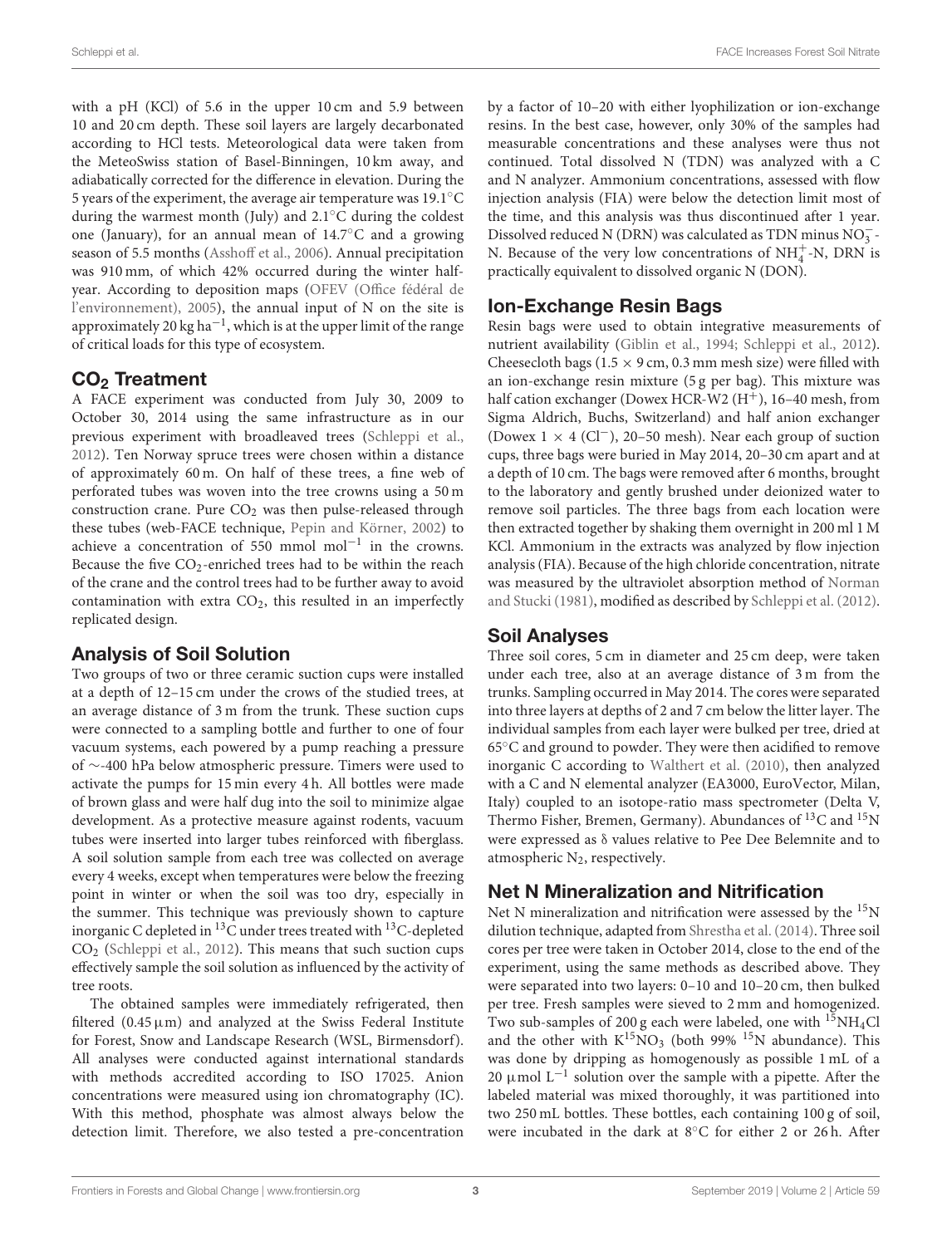incubation, the soil samples were extracted by adding 150 mL KCl 1 M to each bottle, then shaken at 1 Hz for 1.5 h. For each original sample, a fifth 100 g sub-sample was extracted without prior labeling. The remaining fresh soil (50–150 g) was dried at 65◦C to determine its water content.

After filtering all extracts on paper filters, their  $\mathrm{NH}_4^+$  and NO<sub>3</sub> concentrations were determined (after a 1/5 dilution) by the same methods as described above for the extracts from the resin bags. <sup>15</sup>N abundances in NH<sup>+</sup><sub>4</sub> and NO<sub>3</sub> were measured in the extracts according to [Schleppi et al. \(2006\)](#page-10-15), using the measured concentrations of these ions to determine the volume to be used in order to have ∼50 µg N per sample.

## Needle Analyses

Current-year twigs were collected from branches in the upper part of the crown of each tree near the end of the experiment, in September 2014 (using the crane for FACE trees and by tree climbers for the control trees). Needles were dried at 80◦C and separated from the twigs. Between 300 and 500 needles were scanned by transparency at a resolution of 600 dpi using a flatbed scanner (Perfection V800, Epson, Nagano, Japan). After being ground to powder, the needles were analyzed for total C and N and for the respective heavier isotopes  $^{13}$ C and  $^{15}$ N by combustion in an elemental analyzer and detection by mass spectrometry (same method as indicated above for soil samples). Other elements (S, P, K, Ca, Mg, Al, B, Cu, Fe, Mn, Ni, Zn, and Ba) were determined by microwave digestion with 5 M nitric acid  $(HNO<sub>3</sub>)$  and 0.5 M fluoric acid (HF), followed by analysis with ICP-AES (Optima 3000, Perkin-Elmer, Waltham, MA, USA).

#### Statistical Analyses

Analyses of variance (ANOVA) were performed to assess effects of the  $CO<sub>2</sub>$  enrichment. Each tree was considered an experimental unit and each pair of a treated tree and the closest control tree was considered a block. Data were log-transformed where necessary, enabling us to use parametrical methods that require a normal distribution of the residuals. When statistics were performed on logarithms, averages and standard errors were back calculated into the original scale, thus giving geometric averages and geometric standard errors. For the results from the soil solution, we used repeated-measure (RM) ANOVA and distinguished between 3 periods: 2 samplings that started before the  $CO<sub>2</sub>$  enrichment was turned on, 37 samplings that took place during the enrichment and nine samplings carried out after the end of the enrichment. The data obtained for this study are published in the EnviDat repository [\(Schleppi et al., 2019\)](#page-10-16).

# RESULTS

#### Bulk Soil Analyses

In the samples taken in September 2014, the organic C content of the soil was slightly higher under the  $CO_2$ -enriched trees ( $p = 0.005$ , **[Table 1](#page-4-0)**). The <sup>13</sup>C abundance was slightly lower ( $p$  $= 0.016$ ). The total N concentration was significantly higher in cores collected under  $CO_2$ -enriched trees ( $p = 0.0002$ ) and the <sup>15</sup>N abundance was significantly higher ( $p = 0.003$ ). The C/N ratio, however, was not affected by the  $CO<sub>2</sub>$  enrichment  $(p = 0.27)$ . No significant interactions were observed between these parameters and the considered soil layers. A strong negative correlation was found between  $\delta^{15}N$  and the C/N ratio  $(r = -0.87, p = 0.0004).$ 

# N in the Soil Solution

In soil water obtained by the suction cups,  $NO<sub>3</sub><sup>-</sup>$  concentrations varied between the detection limit of 0.008 mg N L−<sup>1</sup> and a maximum of 37 mg N L<sup>-1</sup>. Out of 550 samples, a total of 20, or 3.6%, were below the detection limit. In these cases, a value of half the detection limit was used for the statistical analyses, which were all based on logarithms in order to get residuals that were approximately normally distributed. A seasonality was detected in the  $NO<sub>3</sub><sup>-</sup>$  concentrations, with a peak at the end of March and a minimum at the end of September, with an amplitude of  $\pm$  0.36 in base-10 logarithmic scale. Considering this seasonality as an harmonic curve in mixed linear models did not affect the statistical tests and is thus not further considered hereafter. During the whole treatment period from July 30, 2009 to October 30, 2014, the NO<sub>3</sub> -N concentrations under the CO<sub>2</sub>enriched trees were one order of magnitude higher (average 2.74 mg L<sup>-1</sup>) than those under the control trees (0.25 mg L<sup>-1</sup>; **[Figure 1](#page-4-1)**). Because of the high variability between the locations (overall geometric standard deviation 0.99), this large difference was statistically only marginally significant (RMANOVA:  $p =$ 0.051). Comparing these 37 sampling periods with the two before or during the very start of the treatment resulted in a significant interaction ( $p = 0.0041$ ), showing that the difference during the CO<sup>2</sup> enrichment was larger than before its start. On the contrary, there was no significant interaction ( $p = 0.43$ ) when the nine sampling periods after the end of the  $CO<sub>2</sub>$  enrichment were compared with those during the enrichment. Within treatments,  $NO<sub>3</sub><sup>-</sup>$  concentrations were not significantly correlated with the total N concentration of the soil (control:  $r = -0.23$ , CO<sub>2</sub> enrichment:  $r = 0.26$ ).

Because dissolved reduced N (DRN) is calculated as the difference between TDN and  $NO_3^-$ -N, the obtained numbers were highly variable (geometric standard deviation 1.21). In the control samples (average  $0.18$  mg L<sup>-1</sup>), the concentrations were nevertheless significantly higher ( $p = 0.025$ ) than under the CO<sub>2</sub>enriched trees (0.02 mg L<sup>-1</sup>). When tested as a covariate, the water volume collected per suction cup did not appear to play a significant role ( $p = 0.56$  for NO<sub>3</sub><sup>-</sup>N,  $p = 0.44$  for DRN).

## Other Elements in the Soil Solution

The concentrations of  $\mathrm{SO}_4^{2-}$  were significantly higher under the CO2-enriched trees than under the control trees (5.6 vs. 4.3 mg  $L^{-1}$ ,  $p = 0.045$ ). However, this situation appeared to prevail already before the experiment as the interaction with the time period was not significant ( $p = 0.85$ ).

 $Mg^{2+}$  concentrations were also higher in the  $CO<sub>2</sub>$  treatment  $(1.04 \text{ vs. } 0.64 \text{ mg } L^{-1}, p = 0.012)$ , and here there was a tendency toward a positive interaction in favor of the  $CO<sub>2</sub>$ enrichment ( $p = 0.089$ ). Other parameters of the soil solution were not significantly affected by the  $CO<sub>2</sub>$  treatment: pH (average 7.45),  $Ca^{2+}$  (29 mg L<sup>-1</sup>), K<sup>+</sup> (0.80 mg L<sup>-1</sup>), Cl<sup>-</sup> (2.7 mg L<sup>-1</sup>), inorganic C (13 mg L<sup>-1</sup>), and dissolved organic C (7.7 mg L<sup>-1</sup>).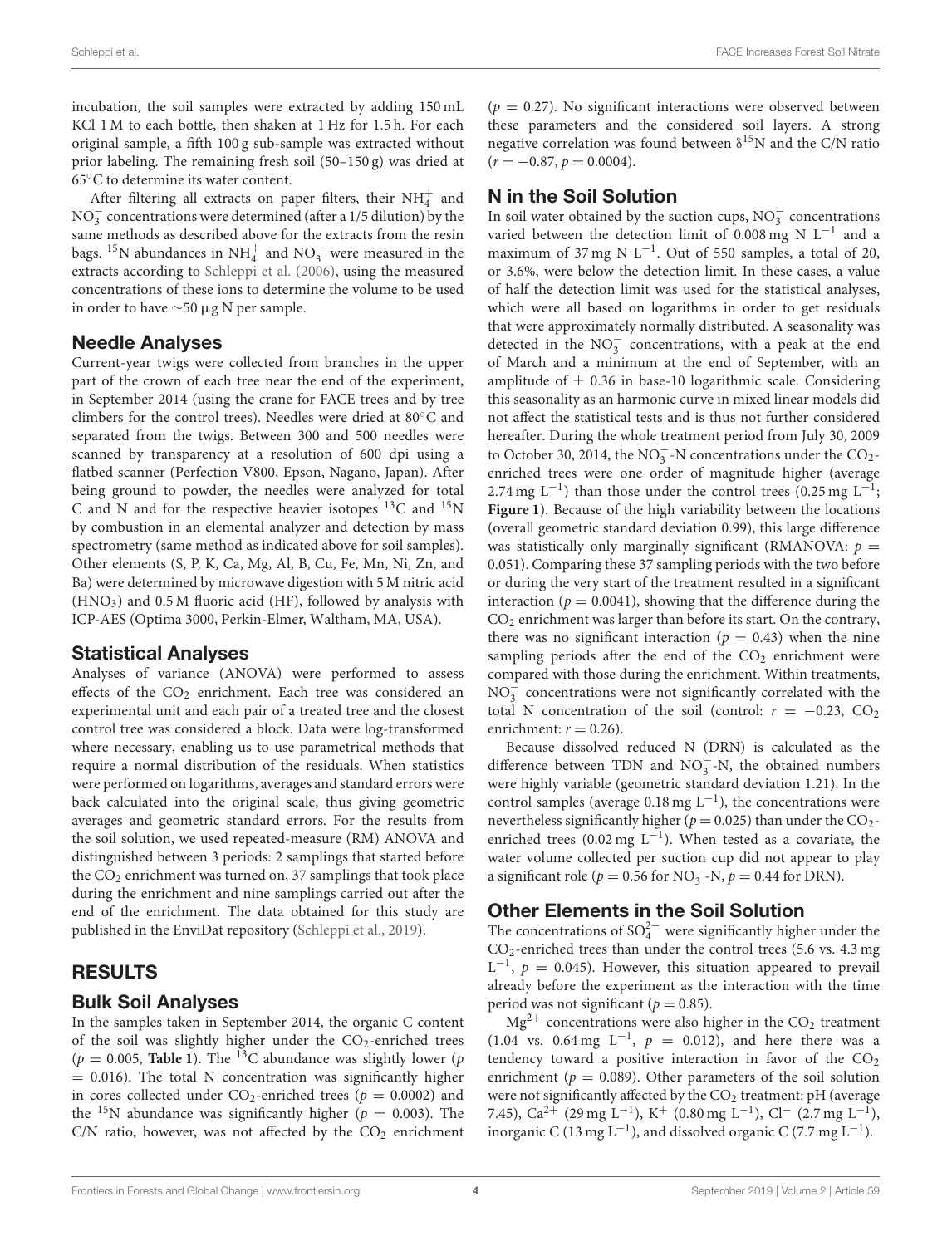<span id="page-4-0"></span>

| <b>TABLE 1</b>   Results of bulk soil analyses of soil cores taken near the end of the CO <sub>2</sub> enrichment. |  |
|--------------------------------------------------------------------------------------------------------------------|--|
|--------------------------------------------------------------------------------------------------------------------|--|

| <b>Treatment</b>                | Soil layer (cm) | C (g kg <sup>-1</sup> ) | $\delta$ <sup>13</sup> C (‰) | N (g $kg^{-1}$ ) | $\delta$ <sup>15</sup> N (%) | C/N     |
|---------------------------------|-----------------|-------------------------|------------------------------|------------------|------------------------------|---------|
|                                 |                 |                         |                              |                  |                              |         |
| Ambient CO <sub>2</sub>         | $0 - 10$        | 37.5                    | $-26.9$                      | 2.88             | 1.23                         | 13.0    |
|                                 | $10 - 20$       | 20.9                    | $-26.1$                      | 1.92             | 3.37                         | 11.0    |
| Elevated CO <sub>2</sub>        | $0 - 10$        | 40.8                    | $-27.1$                      | 3.20             | 1.75                         | 12.7    |
|                                 | $10 - 20$       | 24.6                    | $-26.4$                      | 2.26             | 3.60                         | 11.0    |
| Standard error                  |                 | 2.4                     | 0.2                          | 0.02             | 0.06                         | 0.1     |
| $p$ (CO <sub>2</sub> treatment) |                 | 0.005                   | 0.016                        | < 0.001          | 0.003                        | 0.27    |
| $p$ (soil layer)                |                 | < 0.001                 | < 0.001                      | < 0.001          | < 0.001                      | < 0.001 |
| $p$ (treatment $\times$ layer)  |                 | 0.80                    | 0.61                         | 0.62             | 0.07                         | 0.32    |

Mean values and standard errors (from ANOVA) are shown, along with p-values from statistical analyses.



#### <span id="page-4-1"></span>Ammonium and Nitrate in the Resin Bags

The amounts of  $NO_3^-$  extracted from the resin bags were less variable than the  $NO_3^-$  concentrations in the soil solution, but a log-transformation was appropriate in this case as well to improve the normality of the residuals. After 6 months of incubation in the soil,  $1.12 \text{ mg NO}_3^-$ -N per bag was found on average under the  $CO_2$ -enriched trees, roughly twice as much as under the control trees (0.52 mg). The difference was significant  $(p = 0.022,$  **[Figure 2A](#page-5-0)**). NH<sub>4</sub><sup>+</sup> also tended to increase ( $p = 0.054$ ), with  $0.48 \text{ mg}$  N per bag in the  $CO<sub>2</sub>$  treatment vs.  $0.37 \text{ mg}$  in the control. There was a high correlation between both N forms  $(r = 0.89, p < 0.0001)$ . Measurements of <sup>15</sup>N in the captured  $NO_3^-$  and  $NH_4^+$  did not show a significant effect of the  $CO_2$ enrichment on N isotope fractionation (**[Figure 2B](#page-5-0)**). There was no significant correlation between  $NO_3^-$  or  $NH_4^+$  and the total N

concentration in the soil, neither per treatment nor overall. There was a significant negative correlation between  $\delta^{15}N$  in the bulk soil and  $\delta^{15}$ N in NO<sub>3</sub> from the resins bags when all 10 trees were considered together ( $r = -0.64$ ,  $p = 0.045$ ).

## Soil Extracts, Gross N Mineralization, and Gross Nitrification

The soil samples used for extraction and for the <sup>15</sup>N dilution assays contained 28% of water relative to their dry mass. All data obtained from these measurement were logtransformed prior to statistical analyses in order to improve the normality of the residuals. KCl (1 M) extracts showed an increase in  $NO_3^-$  concentration under the  $CO_2$ -enriched trees compared to the control trees (**[Figure 3](#page-6-0)**). Considering the soils layers separately, the increase was significant only in the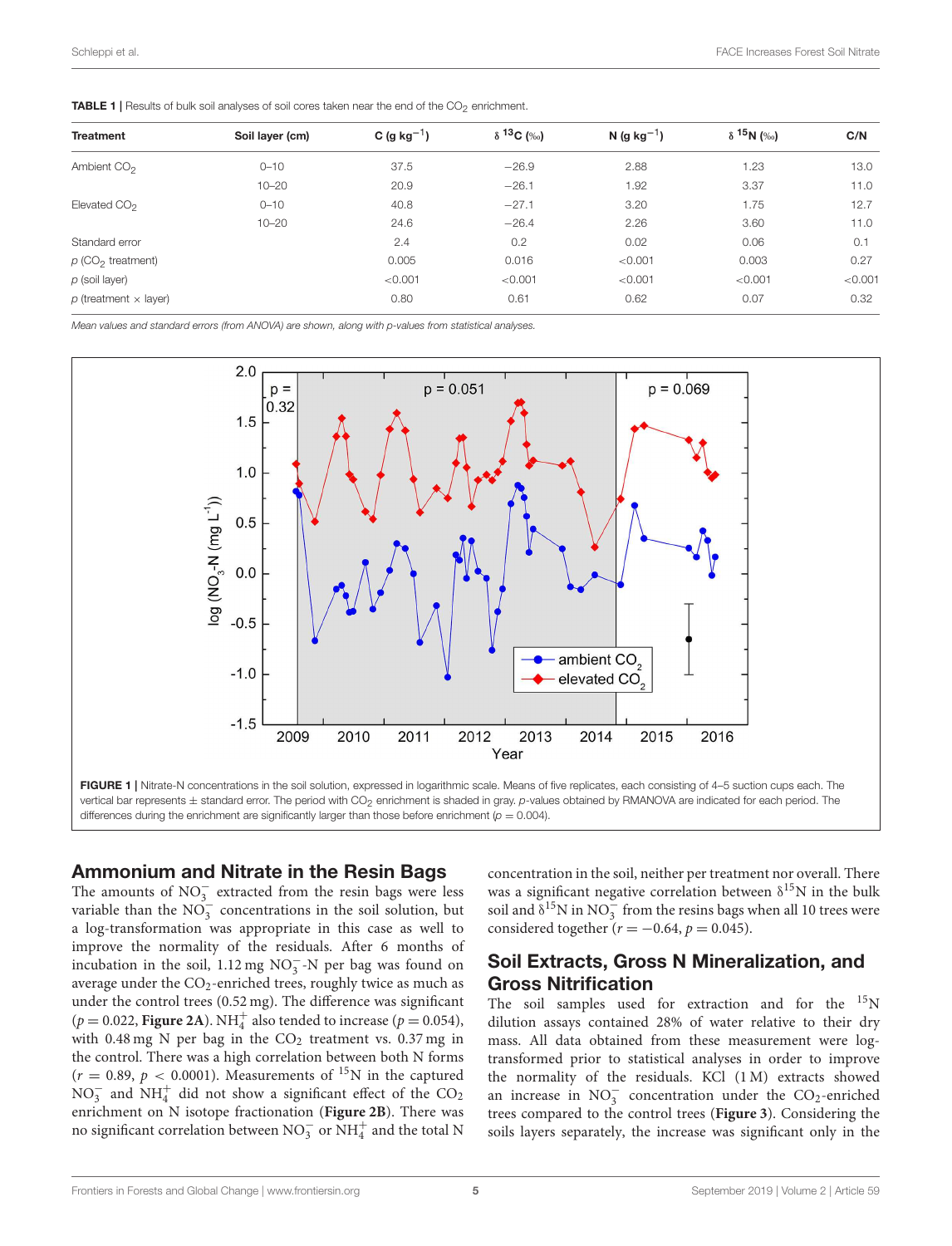<span id="page-5-1"></span>

|  |  |  |  | TABLE 2   Traits and nutrient concentrations of current-year needles taken from the upper part of tree crowns near the end of the FACE experiment. |
|--|--|--|--|----------------------------------------------------------------------------------------------------------------------------------------------------|
|--|--|--|--|----------------------------------------------------------------------------------------------------------------------------------------------------|

| Parameter                              | Ambient CO <sub>2</sub> | Elevated CO <sub>2</sub> | <b>Standard error</b> | p-value | Interpretation                            |
|----------------------------------------|-------------------------|--------------------------|-----------------------|---------|-------------------------------------------|
| Needle dry matter (mg)                 | 3.92                    | 4.78                     | 0.42                  | 0.068   |                                           |
| Needle area $\rm (mm^2)$               | 21.3                    | 21.6                     | 1.4                   | 0.90    |                                           |
| Specific needle mass (g $\rm m^{-2}$ ) | 186                     | 221                      | 14                    | 0.079   |                                           |
| $\delta^{13}$ C (‰)                    | $-27.66$                | $-31.24$                 | 0.65                  | 0.003   |                                           |
| $\delta^{15}N$ (‰)                     | $-2.69$                 | $-1.91$                  | 0.30                  | 0.11    |                                           |
| N(%                                    | 1.46                    | 1.77                     | 0.09                  | 0.055   | Low normal $\rightarrow$ surplus          |
| Ca ( $\mu$ g g <sup>-1</sup> )         | 9400                    | 9170                     | 860                   | 0.86    | Extreme surplus                           |
| Cu ( $\mu$ g g <sup>-1</sup> )         | 4.54                    | 5.70                     | 0.79                  | 0.43    |                                           |
| Fe ( $\mu$ g g <sup>-1</sup> )         | 47.2                    | 39.5                     | 6.3                   | 0.30    |                                           |
| $K(\mu g g^{-1})$                      | 7180                    | 7170                     | 660                   | 0.99    | Normal                                    |
| $Mg (\mu g g^{-1})$                    | 814                     | 762                      | 80                    | 0.62    | Low normal $\rightarrow$ latent deficient |
| Mn ( $\mu$ g g <sup>-1</sup> )         | 235                     | 271                      | 50                    | 0.62    |                                           |
| $P(\mu g g^{-1})$                      | 1428                    | 1424                     | 128                   | 0.98    | Latent deficient                          |
| $S(\mu g g^{-1})$                      | 922                     | 816                      | 45                    | 0.16    |                                           |
| $Zn (\mu g g^{-1})$                    | 42.8                    | 39.5                     | 3.2                   | 0.35    |                                           |
| N/P                                    | 10.9                    | 12.7                     | 1.4                   | 0.40    | Within $\rightarrow$ above range          |
| N/K                                    | 2.17                    | 2.52                     | 0.27                  | 0.36    | Within range                              |
| N/Ca                                   | 1.67                    | 1.97                     | 0.22                  | 0.38    | Below range                               |
| N/Mg                                   | 18.4                    | 24.8                     | 2.5                   | 0.13    | Within $\rightarrow$ above range          |

The interpretation in the last column is after [Mellert and Göttlein \(2012\)](#page-10-17).



<span id="page-5-0"></span>layer 10–20 cm. Neither the effect of the soil layer nor the interaction between layer and  $CO<sub>2</sub>$  treatment were significant, but there was a positive correlation between  $NO<sub>3</sub><sup>-</sup>$  and total N concentration in the soil, which was significant when all 10 trees were taken together ( $r = 0.68$ ,  $p = 0.030$ ). More

 $\mathrm{NH}_4^+$  was extracted from the top 10 cm than from the deeper layer (10-20 cm) but no effect of the  $CO<sub>2</sub>$  enrichment was detected  $(p = 0.42)$ .

Neither the gross N mineralization rate ( $p = 0.71$ ) nor the gross nitrification rate  $(p = 0.51)$  were affected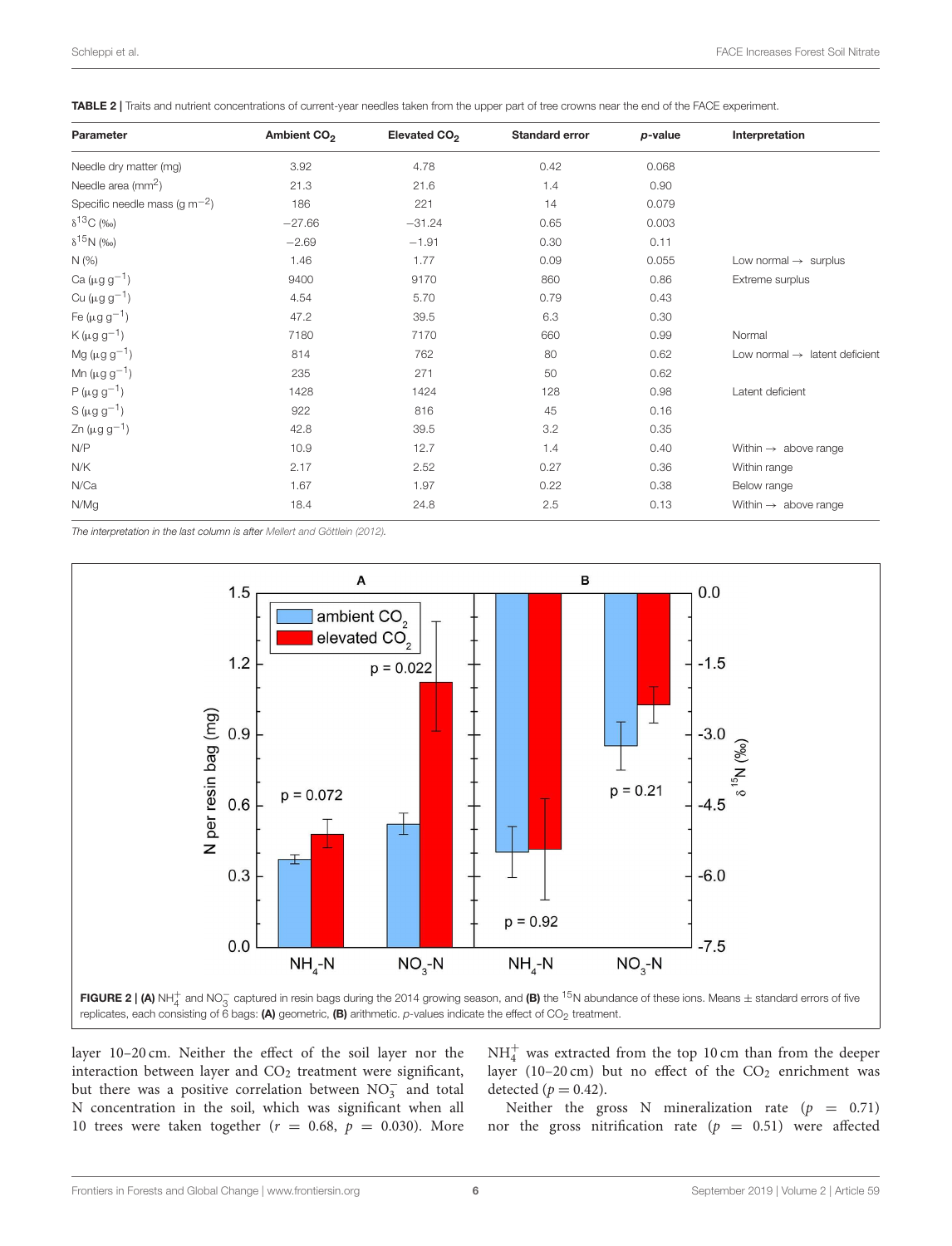

<span id="page-6-0"></span>FIGURE 3 | Extractable NH<sup>+</sup><sub>4</sub> and NO<sub>3</sub> in two soil layers (0-10 and 10-20 cm depth) from soil cores taken in October 2014. Geometric means  $\pm$  geometric standard errors of five replicates, each consisting of three cores. p-values indicate the effect of CO<sub>2</sub> treatment and of soil layer. Interactions between treatment and layer are not significant.



<span id="page-6-1"></span>between treatment and layer are not significant.

by the CO<sup>2</sup> enrichment in the incubated soil samples (**[Figure 4](#page-6-1)**). There was no significant effect of soil depth and no interactions between layer and  $CO<sub>2</sub>$  treatment. There were further only non-significant negative correlations between N transformation rates and the total N concentration in the soil.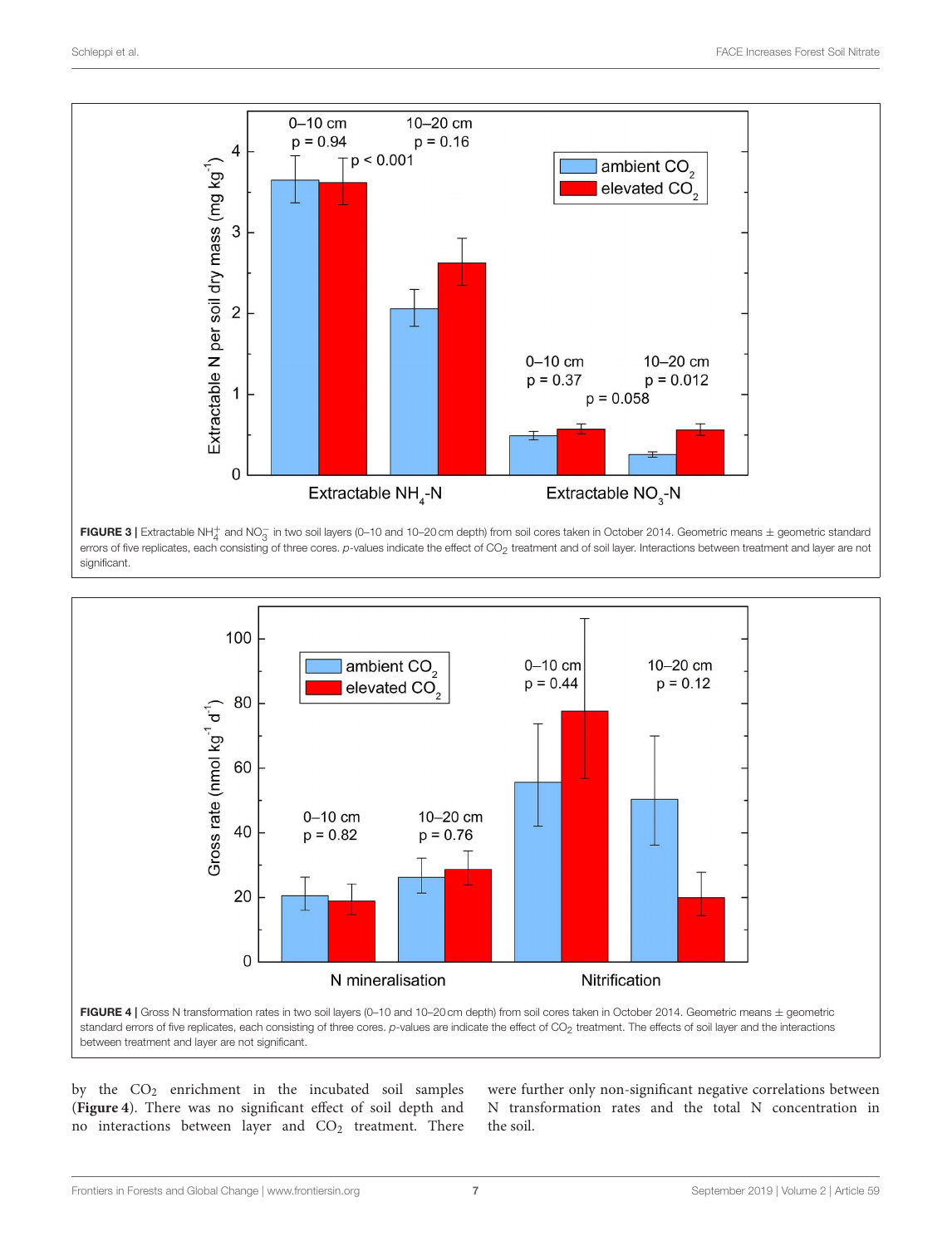## Foliar Traits and Nutrients

The average length and area of the needles was not affected by the  $CO<sub>2</sub>$  enrichment in the tree crowns, but the dry mass per needle tended to increase ( $p = 0.068$ ), as well as the dry mass per area ( $p = 0.079$ , **[Table 2](#page-5-1)**). The  $\delta^{13}$ C signal became clearly more negative ( $p = 0.0034$ ) as a result of exposure to isotopically depleted CO<sub>2</sub> enrichment gas, and  $\delta^{15}N$  tended to increase (*p*  $= 0.061$ ). According to the thresholds of [Mellert and Göttlein](#page-10-17) [\(2012\)](#page-10-17), the K nutrition of the trees was normal, while P showed a latent deficiency. Mg was also partly in latent deficiency, whereas Ca showed an extreme surplus. N was between a low-normal range and a surplus. As the only plant nutrient, N tended to be higher in the needles of  $CO_2$ -enriched trees ( $p = 0.055$ ).

# **DISCUSSION**

Our experiment showed an increased N availability under trees subjected to elevated  $CO<sub>2</sub>$  concentrations. Because gross N mineralization and nitrification were not affected, other mechanisms, but also some possible artifacts have to be taken into account. After 5.5 years of treatment, the organic C and N content of the soil under the  $CO_2$ -enriched trees was slightly but significantly higher than under control trees. Our experiment could not be set up in a true block design because all FACE trees had to be within reach of the crane and not too close to control trees to avoid contamination. Considering the low turnover of soil organic matter (SOM), the increase in soil organic C and N was probably not an effect of the treatment but a prevailing difference linked to the imperfect statistical design. The studied spruce trees were in a mixed stand, so some heterogeneity in SOM content was expected, both from the intermingling of the root systems and from wind-driven litterfall. The similarity of the C/N ratio between the soil under the control and the  $CO_2$ -enriched trees is, however, a sign that the quality of the SOM did not differ much. The total soil N concentration correlated only with extractable  $NO<sub>3</sub><sup>-</sup>$ , which was measured from the same soil cores. This means that their correlation includes the soil variability at the centimeter scale. At the level of the experimental unit (i.e., individual tree), no other measured parameter of the N cycle correlated with total N. The negative correlation observed between  $\delta^{15}N$  in the bulk soil and  $\delta^{15}N$  in NO<sub>3</sub> from the resins bags shows that  $NO<sub>3</sub><sup>-</sup>$  is not directly derived from the mineralization of an homogenous organic pool; this means that the short-term N dynamics are not directly related to total soil N. Overall, these findings indicate that prevailing differences in total N (which is mainly organic N) did not interfere with our measurements and their interpretation.

In our previous study on the same site but with broadleaved trees [\(Schleppi et al., 2012\)](#page-10-9), we found that  $CO<sub>2</sub>$  enrichment (FACE) in the tree crowns led to an increased availability of NO<sub>3</sub> in the soil. This same finding was reached in the present experiment. The time lag between the two experiments was short and did not allow a longer period of soil solution sampling before the new treatment started. Nevertheless, the observed increase in  $NO_3^-$  during the years of  $CO_2$  enrichment was large and

significant when compared to the short pre-treatment period. This was confirmed both by NO<sub>3</sub> captured by ion-exchange resin bags and by the direct extraction from soil cores. One of the hypotheses derived from the study with broadleaved trees was that trees may need to take up less N to maintain their photosynthesis when exposed to higher  $CO<sub>2</sub>$  concentrations, thus leaving more available N in the soil. This hypothesis would fit with the observed seasonality of  $NO_3^-$  in the soil solution, which was very similar in the two experiments with a peak in the spring. This could indicate that  $NO_3^-$  concentrations are controlled more by the demand of the plants than by production in the soil. Decreasing concentrations during the growing season indeed indicate (independently of the  $CO<sub>2</sub>$  treatment) that N uptake by trees dominates during this period of the year when both mineralization and uptake are maximal. However, in the present experiment, tree needles contained more N when exposed to the CO<sup>2</sup> enrichment, which contradicts the hypothesis of a reduced uptake. On the contrary, our results indicate that the higher availability of nitrate in the soil triggered increased uptake by the spruce trees.

Another hypothesis derived from our previous study was that the greater N availability was related to more sustained soil biological activity during dry periods under CO2-enriched trees. Water saving had indeed been shown for these broadleaved trees, because they tended to reduce stomatal conductance under higher atmospheric CO<sub>2</sub> concentrations [\(Bader et al., 2009\)](#page-9-18). In the present study, however, stomatal conductance of the spruce trees was not affected by elevated  $CO<sub>2</sub>$  and photosynthetic capacity showed little downward adjustment [\(Leuzinger and Bader,](#page-9-19) [2012;](#page-9-19) [Klein et al., 2016a\)](#page-9-20). This finding is in line with a general divergence between broadleaved trees and conifers, with the latter tending to maintain stomatal conductance under elevated  $CO<sub>2</sub>$  [\(Klein and Ramon, 2019\)](#page-9-21). It may also be related to the aforementioned tendency of the conifers needles to maintain or even increase their N concentration under elevated  $CO<sub>2</sub>$ . We can thus reject the hypothesis that  $CO<sub>2</sub>$  enrichment affects soil N availability via reduced stomatal conductance and higher soil moisture, at least in the case of our spruce trees and probably more generally for conifers.

The most likely explanation for the increased  $NO_3^$ concentrations observed under the  $CO_2$ -enriched trees in our study is a stimulation of SOM decomposition. Elevated  $CO<sub>2</sub>$  increases the rhizodeposition of plants in general (Nie) et al., [2013\)](#page-10-3). In the present experiment, [Klein et al. \(2016a\)](#page-9-20) found sustained higher photosynthetic rates in the  $CO<sub>2</sub>$  enriched trees, but no corresponding increase in growth or daytime respiration (neither above nor below ground). This, along with evidence for a significant C transfer from  $CO_2$ -enriched spruce trees to unenriched neighbor trees [\(Klein et al., 2016b\)](#page-9-22), suggests a larger transfer of C to ectomycorrhizae and to the rhizosphere under elevated  $CO<sub>2</sub>$ . The importance of such inputs for the mineral nutrition of  $CO<sub>2</sub>$ -enriched trees is now widely recognized [\(Holmes et al., 2006;](#page-9-11) [Iversen et al., 2011;](#page-9-10) [Phillips et al., 2011;](#page-10-7) [Schleppi et al., 2012;](#page-10-9) [Meier et al., 2017;](#page-9-23) [Ochoa-Hueso et al., 2017\)](#page-10-8). Considering these studies, the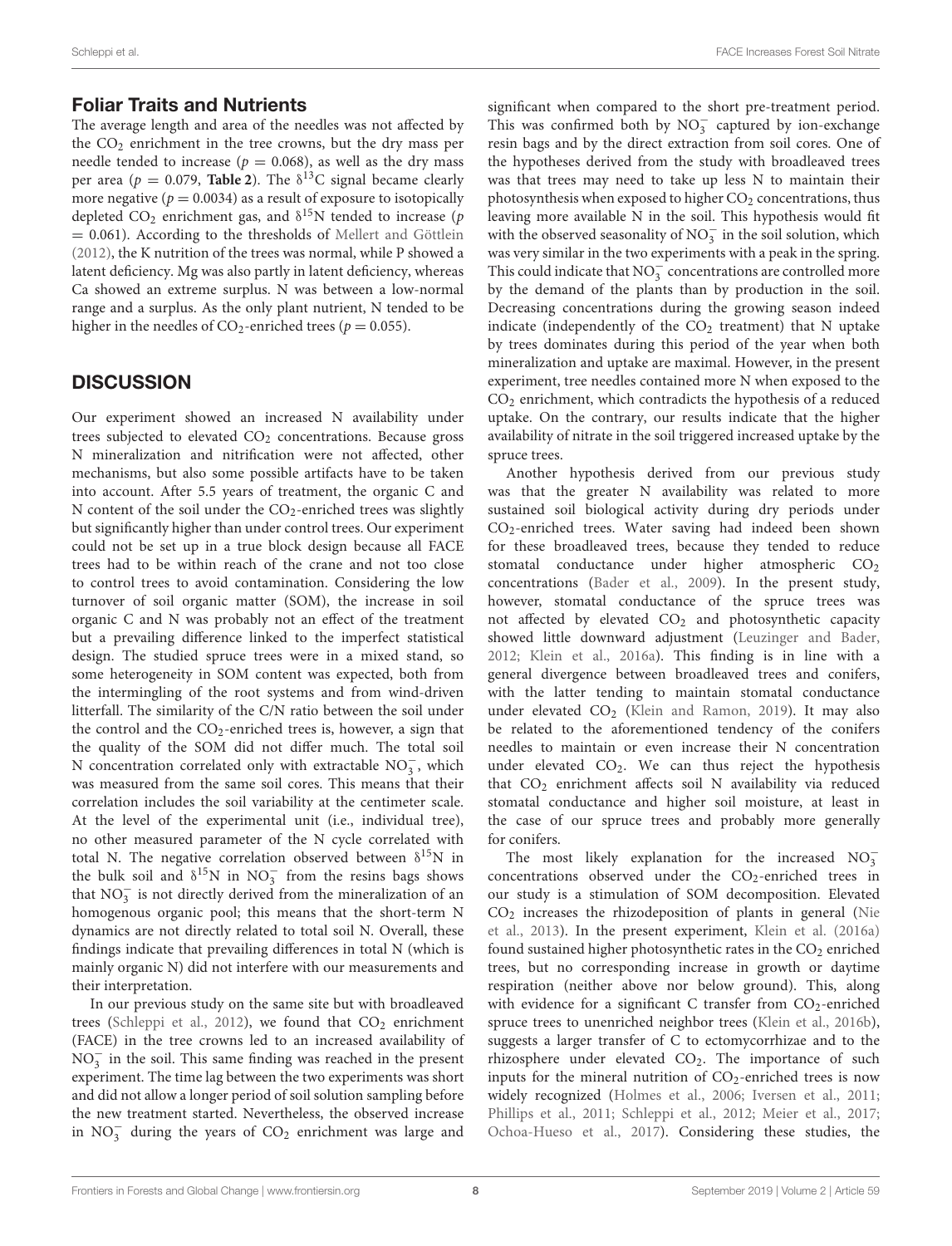key process appears to be a priming effect, although it is not clear how much of it is due to the release of root exudates to the rhizosphere and how much is mediated by mycorrhizae. Mycorrhizae are indeed able to transfer C compounds to microbes even beyond the rhizosphere [\(Klein et al., 2016b;](#page-9-22) [Gorka et al., 2019\)](#page-9-24). An increased production of exoenzymes has been found in several studies with  $CO<sub>2</sub>$  enrichment, and this effect has depended on the availability of N in the soil [\(Drake et al., 2013;](#page-9-25) [Meier et al., 2017;](#page-9-23) [Ochoa-Hueso et al.,](#page-10-8) [2017\)](#page-10-8).

For a sustained effect on N availability, as observed also in our experiments, one would expect that priming affects recalcitrant, N-containing SOM. Increased activities have been reported mainly for exoenzymes decomposing starch and cellulose, but the abovementioned studies used either short-term artificial enrichment of the soil with exudates [\(Drake et al., 2013;](#page-9-25) [Meier et al., 2017;](#page-9-23) [Stringlis et al., 2018\)](#page-10-18) or a CO<sub>2</sub> enrichment lasting only 17 months [\(Ochoa-Hueso et al., 2017\)](#page-10-8). Longerterm priming effects may additionally involve more recalcitrant SOM decomposed mainly by K-strategy microbes [\(Chen et al.,](#page-9-26) [2014\)](#page-9-26), which would fit with the fact that  $CO<sub>2</sub>$ -induced increases in N (and P) availability have been reported mainly in deeper soil layers [\(Iversen et al., 2011;](#page-9-10) [Ochoa-Hueso et al., 2017\)](#page-10-8). Our study was not conceived to unravel details of these mechanisms, but we were able to show an enhanced availability of  $NO_3^$ without a concomitant increase in soil N mineralization and nitrification, which is an indication of the importance of the roots and mycorrhizae. Mineralization and nitrification were indeed measured in the laboratory, between the second and third day after soil coring. This means that fine roots were no longer supplied with C compounds and their exudation activity was then already much lower than in situ, or even nil. In a meta-analysis including mainly non-nutrient-limited crops and trees, [Van Groenigen et al. \(2017\)](#page-10-19) found that SOM decomposition is not significantly affected by  $CO<sub>2</sub>$  enrichment. This, however, does not exclude that priming fueled by root exudates takes place, especially in nutrient-limited systems. The fact that  $15N$  tended to increase in the needles of our CO<sub>2</sub>enriched trees but not in the bulk soil is an indication of the specificity of rhizosphere processes. The same kind of spatial difference between bulk soil and the rhizosphere may also explain why a temperature-induced increase in decomposition can result in higher DON concentrations [\(Dawes et al., 2017\)](#page-9-27) while the contrary was observed in our study, where carbonrich root exudates probably promote also the mineralization of DON.

Considering the quick response of soil solution  $NO_3^-$  after starting the  $CO<sub>2</sub>$  enrichment, one might have expected a rapid return to concentrations close to the control level after the treatment was terminated. This was not the case, and two factors could explain why NO<sup>−</sup> 3 concentrations remained elevated for two more years. First, the starch content in the stems of the CO2-enriched trees was slightly increased [\(Klein et al., 2016a\)](#page-9-20), and an accumulation in coarse roots probably also took place. These reserves may be used over at least a year to sustain the production of exudates by fine roots. Second, if we postulate a priming effect, then it is to some extent a self-perpetuating process, with microbial nutrients fostering the release of microbial nutrients.

Phosphate or total P in the soil solution could not be measured in the present study because concentrations were below the detection limit. However, P concentrations measured in the foliage were almost the same in the control trees and  $CO<sub>2</sub>$ enriched trees. The trees were thus apparently able to maintain their foliar P concentration even though their needles were slightly heavier under higher  $CO<sub>2</sub>$  concentrations. Nevertheless, the higher foliar N/P ratio points toward increasing P limitation. A trend in the same direction is observed over time at Swiss forest sites and more generally for European forests (Braun et al., [2010;](#page-9-28) [Jonard et al., 2015\)](#page-9-29). Increasing CO<sub>2</sub> concentrations may thus add to the imbalance between P and N caused by decades of atmospheric N deposition. Such an imbalance may even partly explain the C that was missing in the budget established for our experiment by [Klein et al. \(2016a\)](#page-9-20). Indeed, P limitation decreases the efficiency of plant respiration (Jiang et al., [2019\)](#page-9-30), and night respiration (that was not included in our C budget) may increase along the N/P ratio. Beside P, Mg nutrition is also a matter of concern because the N/Mg ratio was significantly higher in  $CO_2$ -enriched trees, reaching values above the normal range. The very high foliar concentrations of Ca, on the other hand, can be interpreted as resulting from the high Ca content of the soil and its parent material (Rendzina on relatively Mg-poor limestone). As transpiration was not found to respond to elevated  $CO<sub>2</sub>$  in these trees [\(Leuzinger and Bader, 2012\)](#page-9-19), transport by sap flow can be assumed to be similar across treatments. Beside physiological effects, the differences between Mg and Ca underline the importance of the parent material for the nutrition with divalent cations. Increasing atmospheric  $CO<sub>2</sub>$  concentrations therefore have the potential to worsen the Mg nutrition especially in forests growing on soils that are more acidic than that of our experiment.

In conclusion, our results suggest a release of soil N by  $CO<sub>2</sub>$ driven priming, which is not paralleled by an increasing P and Mg availability. Both the duration of the priming effect and the speed at which N deposition will be reduced in the future are unknown. It is therefore difficult to predict how fast and how far an imbalance between N, P, and Mg will develop and constrain tree growth under the increasing atmospheric  $CO<sub>2</sub>$ concentrations of the future.

## DATA AVAILABILITY STATEMENT

Supporting data are available on the EnviDat repository, doi: [10.16904/envidat.74.](https://doi.org/10.16904/envidat.74)

## AUTHOR CONTRIBUTIONS

CK conceived and supervised the FACE experiment, and obtained most of the funding. TK ran the experiment and supervised the work done above ground. PS planned, set up and ran measurements in, and samplings from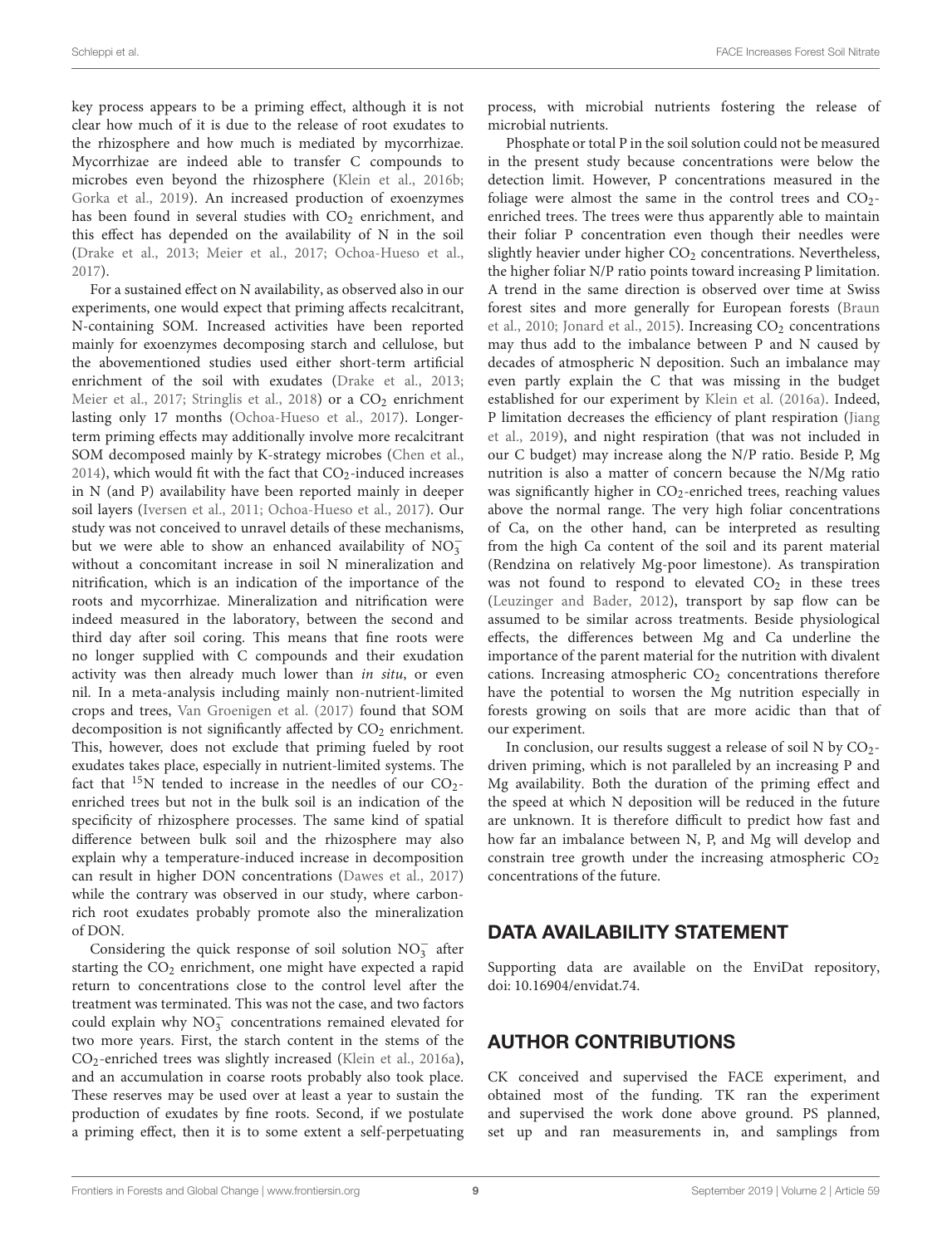the soil and wrote the manuscript with the help of the co-authors.

## FUNDING

The Hofstetten FACE experiment was supported by the Swiss National Science Foundation project FORCARB (31003A\_14753/1) allocated to CK. The crane was sponsored by the Swiss Federal Office of the Environment (FOEN). TK was

## **REFERENCES**

- <span id="page-9-16"></span>Asshoff, R., Zotz, G., and Körner, C. (2006). Growth and phenology of mature temperate forest trees in elevated CO<sub>2</sub>. Glob. Change Biol. 12, 848-861. doi: [10.1111/j.1365-2486.2006.01133.x](https://doi.org/10.1111/j.1365-2486.2006.01133.x)
- <span id="page-9-18"></span>Bader, M., Hiltbrunner, E., and Körner, C. (2009). Fine root responses of mature deciduous forest trees to free air carbon dioxide enrichment (FACE). Func. Ecol. 23, 913–921. doi: [10.1111/j.1365-2435.2009.01574.x](https://doi.org/10.1111/j.1365-2435.2009.01574.x)
- <span id="page-9-8"></span>Bader, M. K.-F., Siegwolf, R., and Körner, C. (2010). Sustained enhancement of photosynthesis in mature deciduous forest trees after 8 years of free air  $CO<sub>2</sub>$ enrichment. Planta 232, 1115–1125. doi: [10.1007/s00425-010-1240-8](https://doi.org/10.1007/s00425-010-1240-8)
- <span id="page-9-28"></span>Braun, S., Thomas, V. F. D., Quiring, R., and Flückiger, W. (2010). Does nitrogen deposition increase forest production? The role of phosphorus. Environ. Pollut. 158, 2043–2052. doi: [10.1016/j.envpol.2009.11.030](https://doi.org/10.1016/j.envpol.2009.11.030)
- <span id="page-9-26"></span>Chen, R., Senbayram, M., Blagodatsky, S., Myachina, O., Dittert, K., Lin, X., et al. (2014). Soil C and N availability determine the priming effect: microbial N mining and stoichiometric decomposition theories. Glob. Change Biol. 20, 2356–2367. doi: [10.1111/gcb.12475](https://doi.org/10.1111/gcb.12475)
- <span id="page-9-27"></span>Dawes, M. A., Schleppi, P., Hättenschwiler, S., Rixen, C., and Hagedorn, F. (2017). Soil warming opens the nitrogen cycle at the alpine treeline. Glob. Change Biol. 23, 421–434. doi: [10.1111/gcb.13365](https://doi.org/10.1111/gcb.13365)
- <span id="page-9-25"></span>Drake, J. E., Darby, D. A., Giasson, M.-A., Kramer, M. A., Phillips, R. P., and Finzi, A. C. (2013). Stoichiometry constrains microbial response to root exudation-insights from a model and a field experiment in a temperate forest. Biogeosciences 10, 821–838. doi: [10.5194/bg-10-821-2013](https://doi.org/10.5194/bg-10-821-2013)
- <span id="page-9-12"></span>Drake, J. E., Gallet-Budynek, A., Hofmockel, K. S., Bernhardt, E. S., Billings, S. A., Jackson, R. B., et al. (2011). Increases in the flux of carbon belowground stimulate nitrogen uptake and sustain the long-term enhancement of forest productivity under elevated CO<sub>2</sub>. Ecol. Lett. 14, 349-357. doi: [10.1111/j.1461-0248.2011.01593.x](https://doi.org/10.1111/j.1461-0248.2011.01593.x)
- <span id="page-9-4"></span>Ellsworth, D. S., Anderson, I. C., Crous, K. Y., Cooke, J., Drake, J. E., Gherlenda, A. N., et al. (2017). Elevated  $CO<sub>2</sub>$  does not increase eucalypt forest productivity on a low-phosphorus soil. Nat. Climate Change 7, 279–283. doi: [10.1038/nclimate3235](https://doi.org/10.1038/nclimate3235)
- <span id="page-9-17"></span>Giblin, A. E., Laundre, J. A., Nadelhoffer, K. J., and Shaver, G. R. (1994). Measuring nutrient availability in arctic soils using ion exchange resins: a field test. Soil Sci. Soc. Am. J. [58, 1154–1162. doi: 10.2136/sssaj1994.036159950058000](https://doi.org/10.2136/sssaj1994.03615995005800040021x) 40021x
- <span id="page-9-24"></span>Gorka, S., Dietrich, M., Mayerhofer, W., Gabriel, R., Wiesenbauer, J., Martin, V., et al. (2019). Rapid transfer of plant photosynthates to soil bacteria via ectomycorrhizal hyphae and its interaction with nitrogen availability. Front. Microbiol. 10:168. doi: [10.3389/fmicb.2019.00168](https://doi.org/10.3389/fmicb.2019.00168)
- <span id="page-9-14"></span>Hagedorn, F., van Hees, P. A. W., Handa, I. T., and Hättenschwiler, S. (2008). Elevated atmospheric  $CO<sub>2</sub>$  fuels leaching of old dissolved organic matter at the alpine treeline. Glob. Biogeochem. Cycles 22:GB2004. doi: [10.1029/2007GB003026](https://doi.org/10.1029/2007GB003026)
- <span id="page-9-11"></span>Holmes, W. E., Zak, D. R., Pregitzer, K. S., and King, J. S. (2006). Elevated CO<sub>2</sub> and O<sup>3</sup> alter soil nitrogen transformations beneath trembling aspen, paper birch, and sugar maple. Ecosystems 9, 1354–1363. doi: [10.1007/s10021-006-0163-5](https://doi.org/10.1007/s10021-006-0163-5)
- <span id="page-9-6"></span>Inauen, N., Körner, C., and Hiltbrunner, E. (2012). No growth stimulation by  $CO<sub>2</sub>$ enrichment in alpine glacier forefield plants. Glob. Change Biol. 18, 985–999. doi: [10.1111/j.1365-2486.2011.02584.x](https://doi.org/10.1111/j.1365-2486.2011.02584.x)
- <span id="page-9-10"></span>Iversen, C. M., Hooker, T. D., Classen, A. T., and Norby, R. J. (2011). Net mineralization of N at deeper soil depths as a potential mechanism for sustained

co-funded by the Plant Fellows program of the Zürich-Basel Plant Science Center (PSC) through the EU FP7 Marie Curie action.

## ACKNOWLEDGMENTS

We thank D. Pezzotta and his team from theWSL central lab for chemical analyses and Dr. M. Dawes for language editing of the manuscript.

forest production under elevated [CO<sub>2</sub>]. Glob. Change Biol. 17, 1130-1139. doi: [10.1111/j.1365-2486.2010.02240.x](https://doi.org/10.1111/j.1365-2486.2010.02240.x)

- <span id="page-9-3"></span>Iversen, C. M., and Norby, R. J. (2008). Nitrogen limitation in a sweetgum plantation: implications for carbon allocation and storage. Canad. J. Forest. Res. 38, 1021–1032. doi: [10.1139/X07-213](https://doi.org/10.1139/X07-213)
- <span id="page-9-30"></span>Jiang, M., Caldararu, S., Zaehle, S., Ellsworth, D. S., and Medlyn, B. E. (2019). Towards a more physiological representation of vegetation phosphorus processes in land surface models. New Phytol. 222, 1223–1229. doi: [10.1111/nph.15688](https://doi.org/10.1111/nph.15688)
- <span id="page-9-9"></span>Johnson, D. W. (2006). Progressive N limitation in forests: review and implications for long-term responses to elevated  $CO<sub>2</sub>$ . Ecology 87, 64-75. doi: [10.1890/04-1781](https://doi.org/10.1890/04-1781)
- <span id="page-9-29"></span>Jonard, M., Fürst, A., Verstraeten, A., Thimonier, A., Timmermann, V., Potočić N., et al. (2015). Tree mineral nutrition is deteriorating in Europe. Glob. Change Biol. 21, 418–430. doi: [10.1111/gcb.12657](https://doi.org/10.1111/gcb.12657)
- <span id="page-9-20"></span>Klein, T., Bader, M. K.-F., Leuzinger, S., Mildner, M., Schleppi, P., Siegwolf, R. T. W., et al. (2016a). Growth and carbon relations of mature Picea abies trees under five years of free air CO<sub>2</sub> enrichment. J. Ecol. 104, 1720-1733. doi: [10.1111/1365-2745.12621](https://doi.org/10.1111/1365-2745.12621)
- <span id="page-9-21"></span>Klein, T., and Ramon, U. (2019). Stomatal sensitivity to  $CO<sub>2</sub>$  diverges between angiosperm and gymnosperm tree species. Func. Ecol. 33, 1411–1424. doi: [10.1111/1365-2435.13379](https://doi.org/10.1111/1365-2435.13379)
- <span id="page-9-22"></span>Klein, T., Siegwolf, R. T. W., and Körner, C. (2016b). Belowground carbon trade among tall trees in a temperate forest. Science 352, 342–344. doi: [10.1126/science.aad6188](https://doi.org/10.1126/science.aad6188)
- <span id="page-9-2"></span>Körner, C. (2006). Plant CO<sub>2</sub> responses: an issue of definition, time and resource supply. New Phytol. 172, 393–411. doi: [10.1111/j.1469-8137.2006.01886.x](https://doi.org/10.1111/j.1469-8137.2006.01886.x)
- <span id="page-9-1"></span>Körner, C. (2017). A matter of tree longevity. Science 355, 130–131. doi: [10.1126/science.aal2449](https://doi.org/10.1126/science.aal2449)
- <span id="page-9-15"></span>Kuzyakov, Y. (2010). Priming effects: interactions between living and dead organic matter. Soil Biol. Biochem. 42, 1363–1371. doi: [10.1016/j.soilbio.2010.04.003](https://doi.org/10.1016/j.soilbio.2010.04.003)
- <span id="page-9-13"></span>Langley, J. A., McKinley, D. C., Wolf, A. A., Hungate, B. A., Drake, B. G., and Megonigal, J. P. (2009). Priming depletes soil carbon and releases nitrogen in a scrub-oak ecosystem exposed to elevated CO<sub>2</sub>. Soil Biol. Biochem. 41, 54-60. doi: [10.1016/j.soilbio.2008.09.016](https://doi.org/10.1016/j.soilbio.2008.09.016)
- <span id="page-9-19"></span>Leuzinger, S., and Bader, M. K. F. (2012). Experimental vs. modeled water use in mature Norway spruce (Picea abies) exposed to elevated  $CO<sub>2</sub>$ . Front. Plant Sci. 3:229. doi: [10.3389/fpls.2012.00229](https://doi.org/10.3389/fpls.2012.00229)
- <span id="page-9-5"></span>Luo, Y. Q., Su, B., Currie, W. S., Dukes, J. S., Finzi, A., Hartwig, U., et al. (2004). Progressive nitrogen limitation of ecosystem responses to rising atmospheric carbon dioxide. BioScience 54, 731–739. doi: 10.1641/0006- [3568\(2004\)054\[0731:PNLOER\]2.0.CO;2](https://doi.org/10.1641/0006-3568(2004)054[0731:PNLOER]2.0.CO;2)
- <span id="page-9-0"></span>Lüthi, D., Le Floch, M., Bereiter, B., Blunier, T., Barnola, J.-M., Siegenthaler, U., et al. (2008). High-resolution carbon dioxide concentration record 650,000- 800,000 years before present. Nature [453, 379–382. doi: 10.1038/nature](https://doi.org/10.1038/nature06949) 06949
- <span id="page-9-7"></span>McCarthy, H. R., Oren, R., Johnsen, K. H., Gallet-Budynek, A., Pritchard, S. G., Cook, C. W., et al. (2010). Re-assessment of plant carbon dynamics at the Duke free-air CO<sub>2</sub> enrichment site: interactions of atmospheric [CO<sub>2</sub>] with nitrogen and water availability over stand development. New Phytol. 185, 514–528. doi: [10.1111/j.1469-8137.2009.03078.x](https://doi.org/10.1111/j.1469-8137.2009.03078.x)
- <span id="page-9-23"></span>Meier, I. C., Finzi, A. C., and Phillips, R. P. (2017). Root exudates increase N availability by stimulating microbial turnover of fast-cycling N pools. Soil Biol. Biochem. 106, 119–128. doi: [10.1016/j.soilbio.2016.12.004](https://doi.org/10.1016/j.soilbio.2016.12.004)